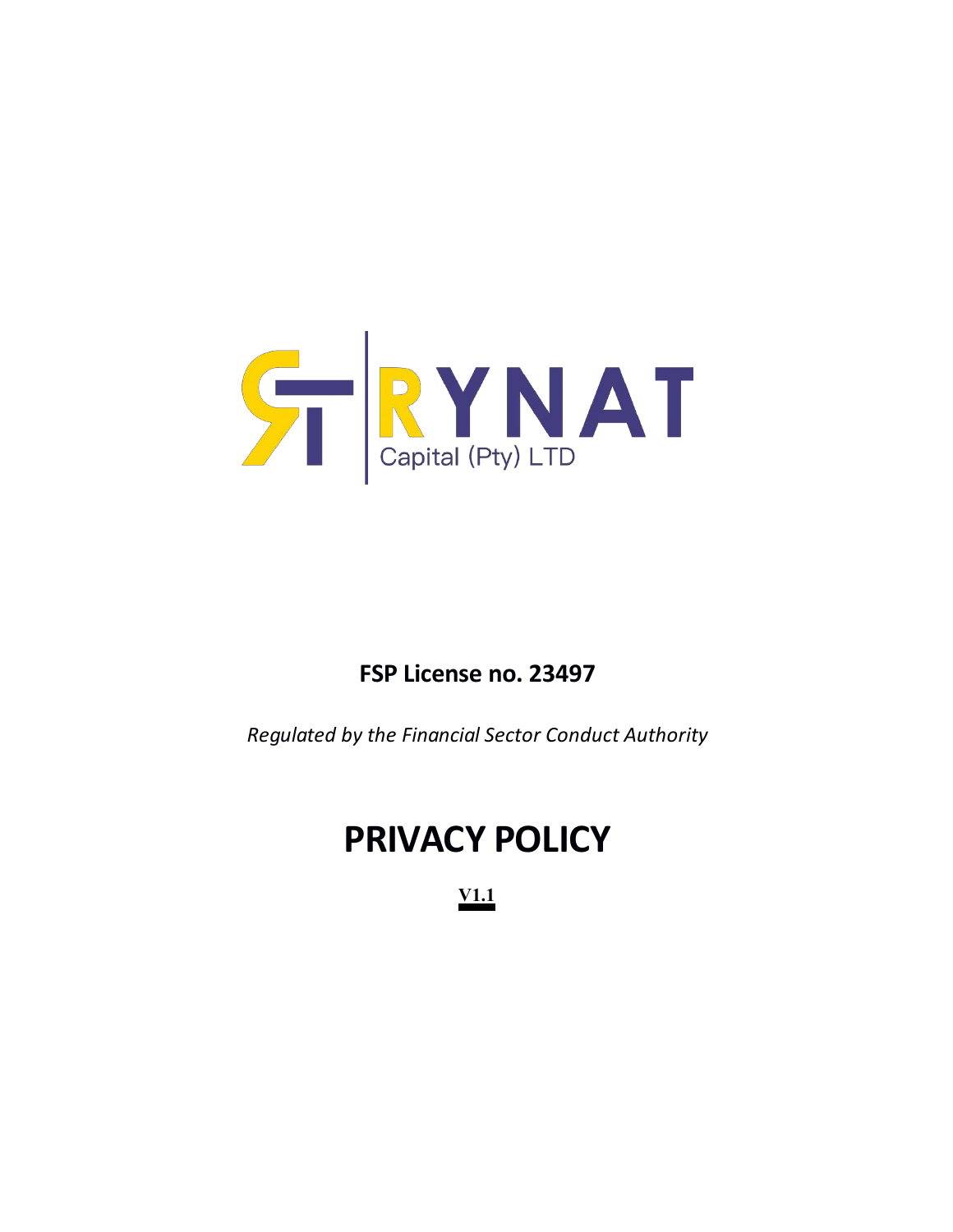

#### **Contents**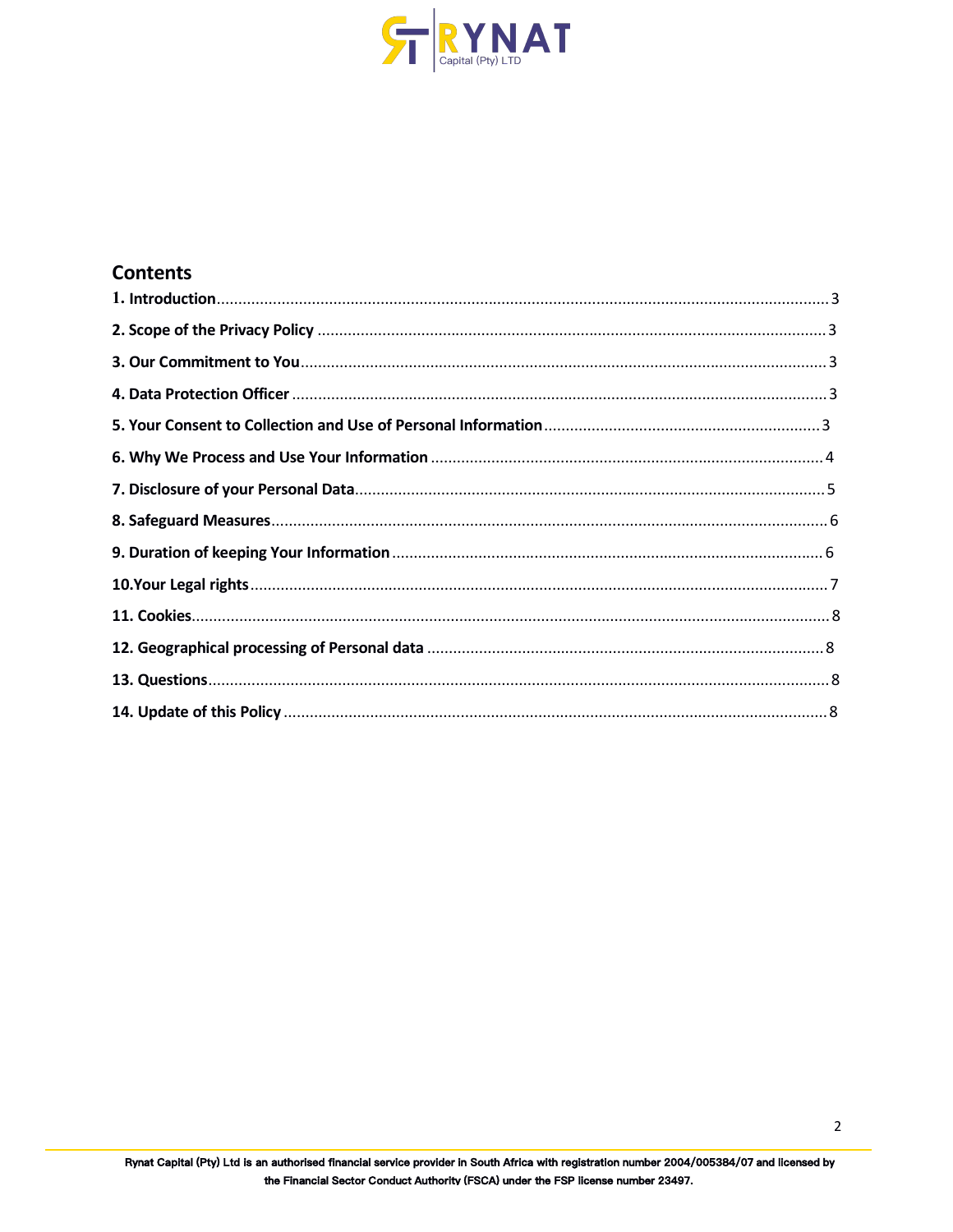

# **1. Introduction**

Rynat Capital (Pty) Limited hereon referred to as the "Company" is a South African Investment Firm incorporated and registered under the laws of the South Africa, with registration number 2004/005384/07. The Company is authorized and regulated by the Financial Sector Conduct Authority ("FSCA") with Licence number 23497.

Rynat Capital (Pty) LTD (hereinafter called the "Company") is governed by Financial Advisory and Intermediary Services Act, 2002 (Act No. 37 of 2002) as amended and/or replaced).

## **2. Scope of the Privacy Policy**

Through this privacy policy, your data may be called either "personal data" or "personal information". We may also sometimes collectively refer to handling, collecting, protecting and storing your personal data or any such action as "processing" such personal data.

For the purposes of this statement, personal data shall mean any information relating to you which identifies or may identify you and which includes, for example, your name, address and identification number.

To fully understand the changes and terms that will govern your use of our "Services," you will need to read the full Privacy Policy and Cookie Policy.

## **3. Our Commitment to You**

We understand the importance of maintaining the confidentiality and privacy of Your Information. By entrusting us with Your Information, we would like to assure you of our commitment to keep such information private. We have taken measurable steps to protect the confidentiality, security and integrity of Your Information.

## **4. Data Protection Officer**

Should you have any questions about this privacy policy, including any requests to exercise your legal rights, please send us an email at: [dpo@rynatcapital.com](mailto:dpo@rynatcapital.com)

## **5. Your Consent to Collection and Use of Personal Information**

The Company collects information directly from you, through any correspondence made with us by phone, e-mail or otherwise; including information which you enter when you registerto use our website, mobile app, subscribe to our service or any other activities carried out on our website or any connected applications. Please note that when you access our Website we collect non-identifiable information in the following ways: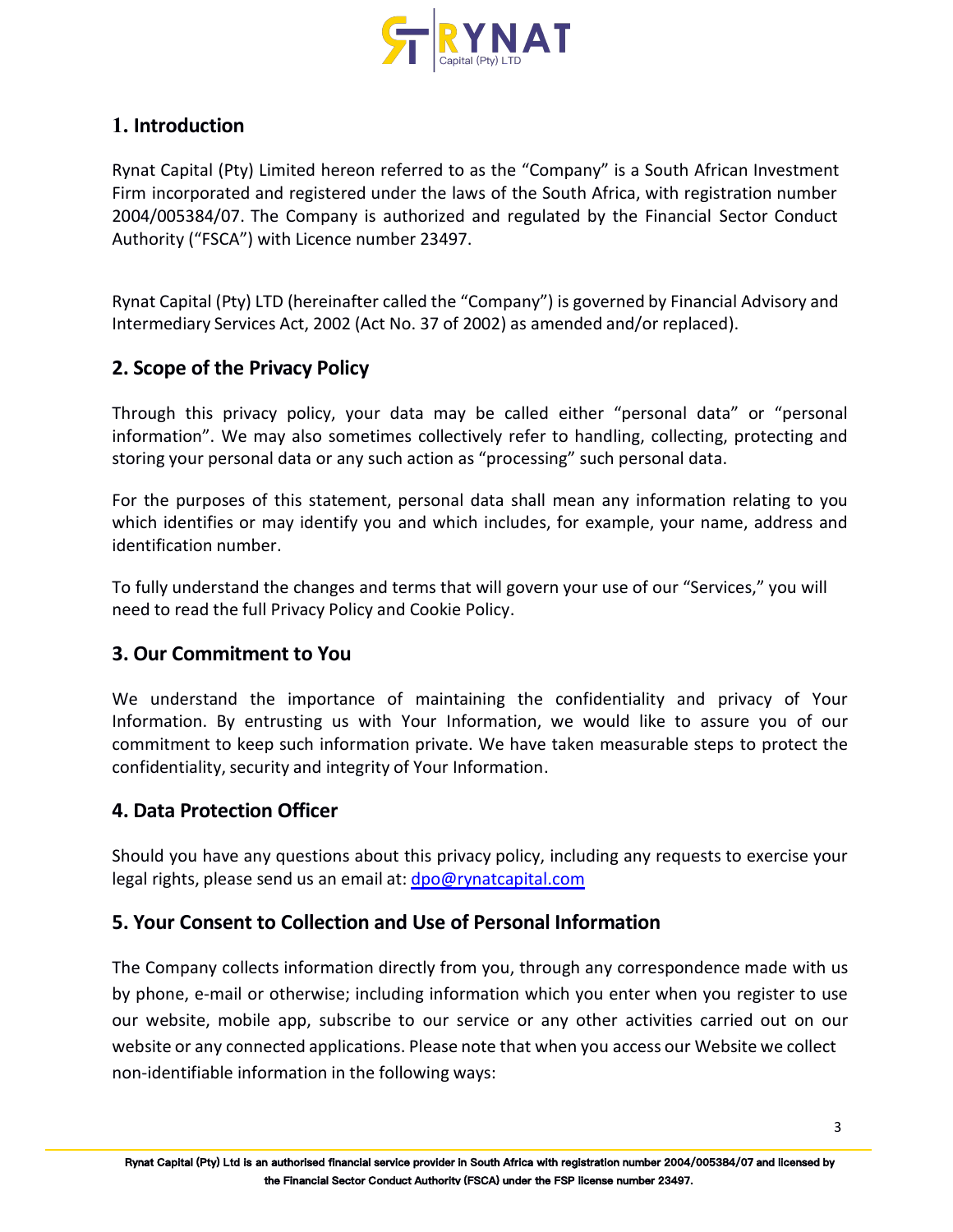

- Contact Data we collect, which may include, but are not limited to, your first name, last name, nationality, date of birth, telephone number (landline and mobile), fax number, email address and postal address
- Personal and Professional Information we collect, which may include, but are not limited to, your marital status, education, occupation, information regarding your financial situation such as source of wealth and gross annual income, tax identification number.
- Cookies (including third party Cookies) *Please refer to section 11 "Cookies"*
- Financial data to use the Company's services, we may require to collect certain information, such as bank details, trading activity, transaction history, account balance information.

The Company will need to obtain the following documents for verification purposes of Clients' trading accounts which are not limited to:

- a) Proof of Identification (e.g. Passport/ID/Driver's License)
- b) Proof of Address (e.g. Utility Bill, bank letter)
- c) Proof of Payment (e.g. Bank Statement)

The Company has the right to request additional documents and information to carry out its due diligence where it deems fit. We only collect personal data that is adequate and relevantfor the purposes of our business and for a reasonable period of time as required by law. We never ask for more information that is required by law.

If you have given us your specific consent for processing (other than for the reasons set out above) then the lawfulness of such processing is based on that consent. You also consent when the Company is transferring your personal information outside the European Economic Area ("EEA") where this is necessary for the Company to fulfil its contractual obligations to you (see section 12 below). You have the right to revoke consent at any time. However, any processing of personal data prior to the receipt of your revocation will not be affected.

## **6. Why We Process and Use Your Information**

We are committed to protecting your privacy and handling your data in a transparent manner, and as such we collect, use, disclose, store and process your personal data for the performance of our services as required by law.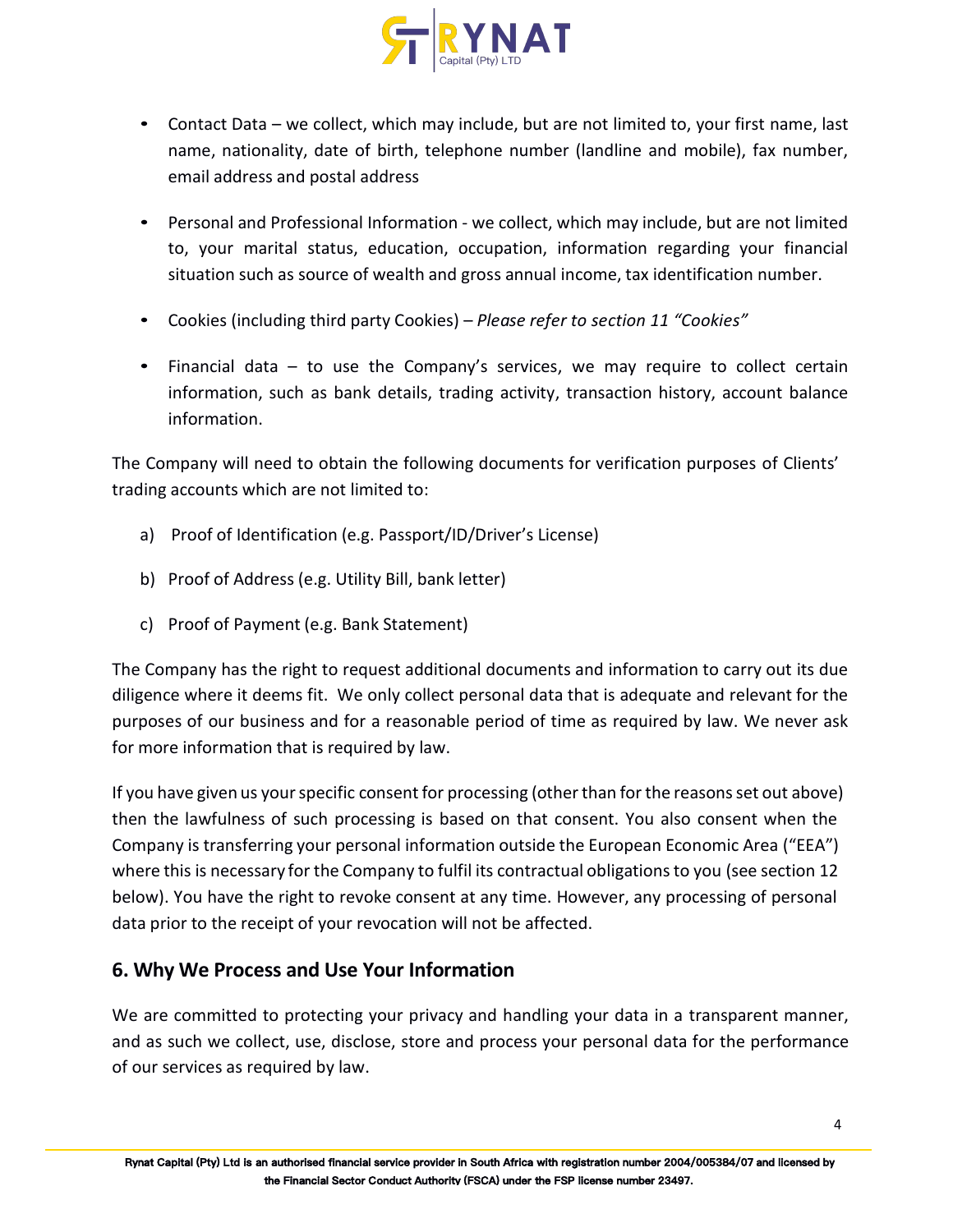

Furthermore, we are obligated to collect such personal data not only for the commencement and execution of a business relationship with you but also for the performance of our contractual, regulatory, statutory and legal obligations.

Based on the requirements of our regulated authorities in our efforts to maintain our Know-Your- Client procedures, we will require to verify clients' trading accounts, so to ensure our clients meet appropriateness and suitability requirements, process transactions, send information about transactions/services and keep you updated with products, services and news.

We further collect data to operate, provide, improve, understand, customise and support our services in relation to your account.

We may collect your personal information through our App(s), one of our social medial channels, public databases; joint marketing partners; from people with whom you are connected on social media platforms, as well as from other third parties. Use of this personal information, allows us to deliver information by email, SMS, push notification,email, in-app notification or contact you by telephone or by any other meansto provide you with information about our products, services, training and offers we think would be of interest to you. Such information is secured and treated as confidential. We always give you the right to opt out/unsubscribe to receiving such communications from us at any time.

# **7. Disclosure of your Personal Data**

When providing our services or conducting our business operations, if necessary, we may disclose or share your personal data. Such sharing of data is in accordance with the Company's internal security policies and applicable data privacy laws. We do not sell the personal data we collect from you, or we do not distribute/transfer any personal data to any unauthorized or non affiliated third parties.

All the Company's external services providers and suppliers enter into contractual agreements with us, by which they legally agree to confidentiality and data protection to the data protection law and General Data Protection Regulation (EU 2016/679) ("GDPR") and the Protection of Personal Information Act, 2013. Recipients with whom we may disclose or share your personal information, may include the following:

- a) Within the Company such as various departments within the Company, where all employees and contractors are required to follow our data privacy and security policies when handling personal data.
- b) Supervisory and other regulatory and public authorities, notary offices, tax authorities, criminal prosecution authorities as much as a statutory obligation exists

5<br>Rynat Capital (Pty) Ltd is an authorised financial service provider in South Africa with registration number 2004/005384/07 and licensed by **the Financial Sector Conduct Authority (FSCA) under the FSP license number 23497.**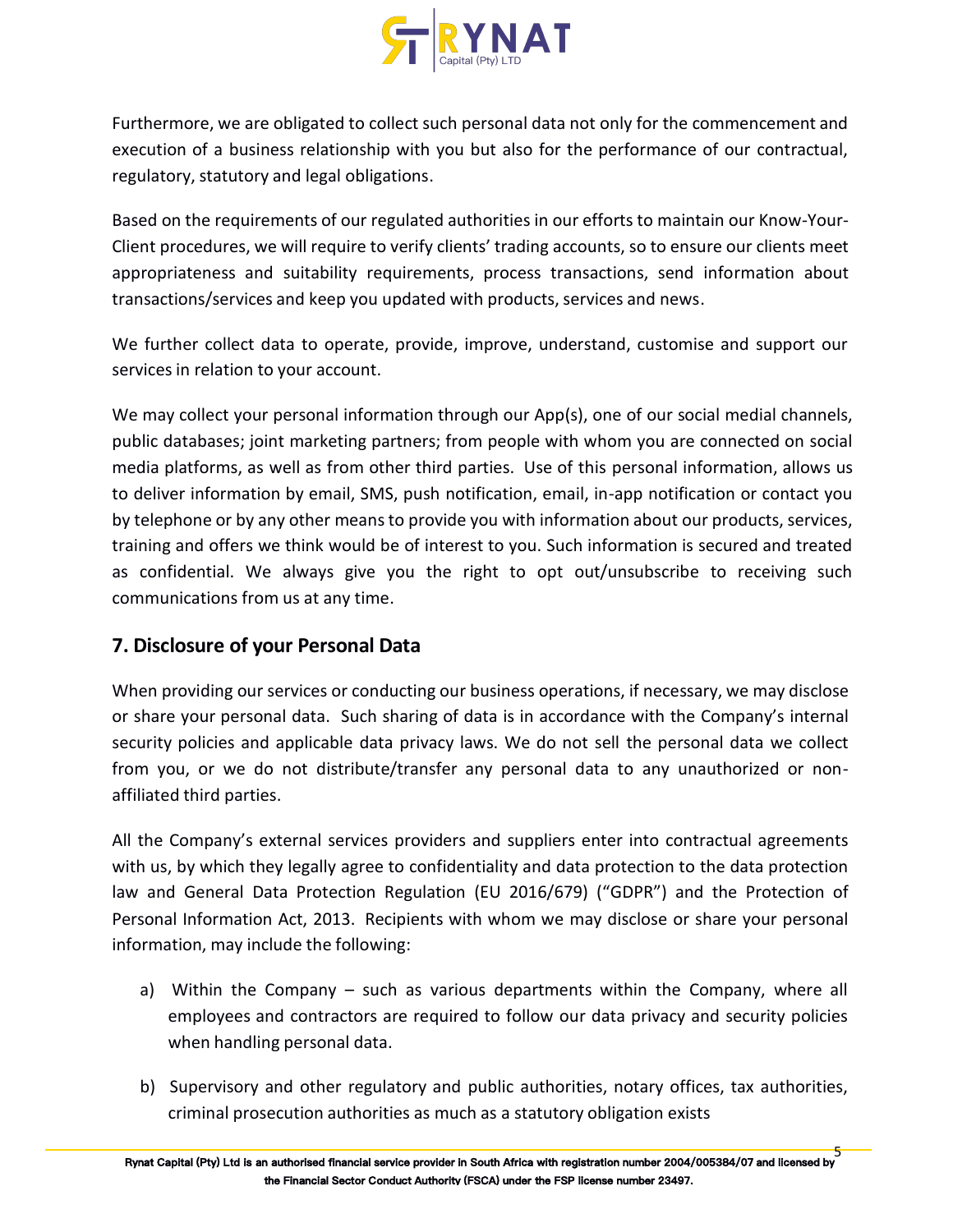

c) Third Party service providers – such as, and which are not limited to, financial institutions, banks and payments processing providers, external and internal auditors, financial and business advisors, fraud prevention agencies, Debt collectors subject to bankruptcy or insolvency claims, External authorised processors for processing client data, software system and platform support, cloud hosting services, data analytics, direct marketing/advertising services.

# **8. Safeguard Measures**

The Company takes reasonable precautions to protect Personal Information from loss, theft, misuse, unauthorized access or disclosure, alteration, or destruction.

The Company employ physical, electronic, and procedural safeguards to protect Personal Information and it does not store Personal Information for longer than necessary to provide the Service or as permitted by law.

In accordance with the recommendations of Payment Card Industry Security Standards Council, customer card details are protected using Transport Layer encryption — TLS 1.2 and application layer with algorithm AES and key length 256 bit. The Company does not store or collect any Credit Card data. All credit card information is stored on the payment provider side. All payments made between Company and Client, and vis a vis, via the Company's merchant accounts and/or third party payment processing service providers, the Client will receive unique billing descriptor on their card statement from the bank, confirming the payment and which may include, but not limited to, the description "Rynat Capital (Pty) Ltd, branded website and Customer support service telephone number.

The Company's datacenter(s) contain both internal and external servers. Access to the Company's internal server is restricted to pre-approved persons, servers and locations; our external servers can be accessed via the Internet. Your Information is stored and encrypted on secure servers and our servers can only everbe accessed by authorized personnel.

While we will use all reasonable efforts to safeguard Your Information, you acknowledge that the use of the internet is not entirely secure and for this reason we cannot guarantee the security or integrity of any personal data transferred from you, or to you via the internet.

# **9. Duration of keeping Your Information**

You may request from us to erase/delete your personal data in cases where there is no rationale as to the need for us to continue to process it. However, we may not be able to comply with your request due to regulatory requirements by which you will be notified accordingly.

We will not keep Your Information for any longer than is required for legal and/or business purposes. In many cases, information must be kept for considerable periods of time, subject to a maximum of seven (5) years. Retention periods will be determined considering the type of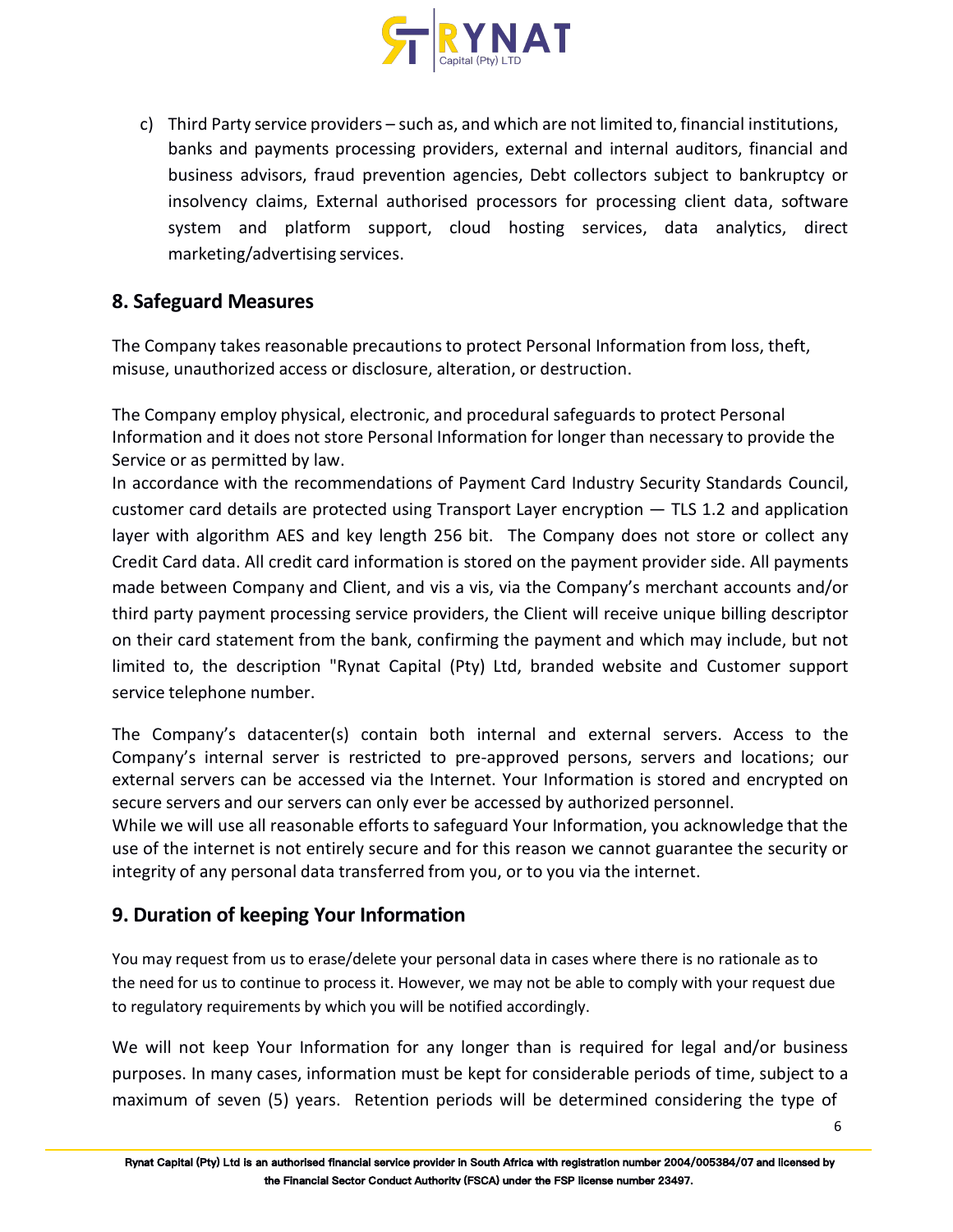

information that is collected and the purpose for which it is collected, bearing in mind the requirements applicable to the situation and the need to destroy outdated, unused information at the earliest reasonable time.

# **10.Your Legal rights**

You have the following rights under data protection laws in terms of personal data we hold about you:

- a) Receive a Copy of your personal data you have the right to have access to your personal data, where your personal data is stored, how we collected your data and for what purposes. Your request to obtain your personal data must be sent to us in writing via a durable medium, where we will process your request in accordance with the applicable law(s).
- b) Request rectification/correction of the personal data we hold about you you can at any time have the right to correct any inaccurate or incomplete data we hold about you. If this applies to you, please reach to our Customer Support Team.
- c) Request erasure of your personal information  $-$  you have the right to request deletion of your personal data ("right to be forgotten"). Please bear in mind that we are under certain legal obligation to hold your data for a maximum of seven (5) years.
- d) Object to processing of your personal data you have the right to object to the processing of your personal data. Should you object to processing certain data, then we may not be able to provide you our services.
- e) Right to data portability you have the right to request for your personal data to be transferred to a third party, your request to transfer your personal data must be sent to us in writing via a durable medium, where we will process your request in accordance with the applicable law(s).
- f) Data being processed for direct marketing purposes you have the right to object for your personal data to be used for direct marketing (this includes profiling), where you can unsubscribe to our direct marketing campaigns.

Please note that for all the above mentioned, we may need to request specific information from you to help us confirm your identity. This is a security measure to ensure that personal data is not disclosed to any unauthorized third party. In certain circumstances relevant legal requirements may prevent us from providing your personal information.